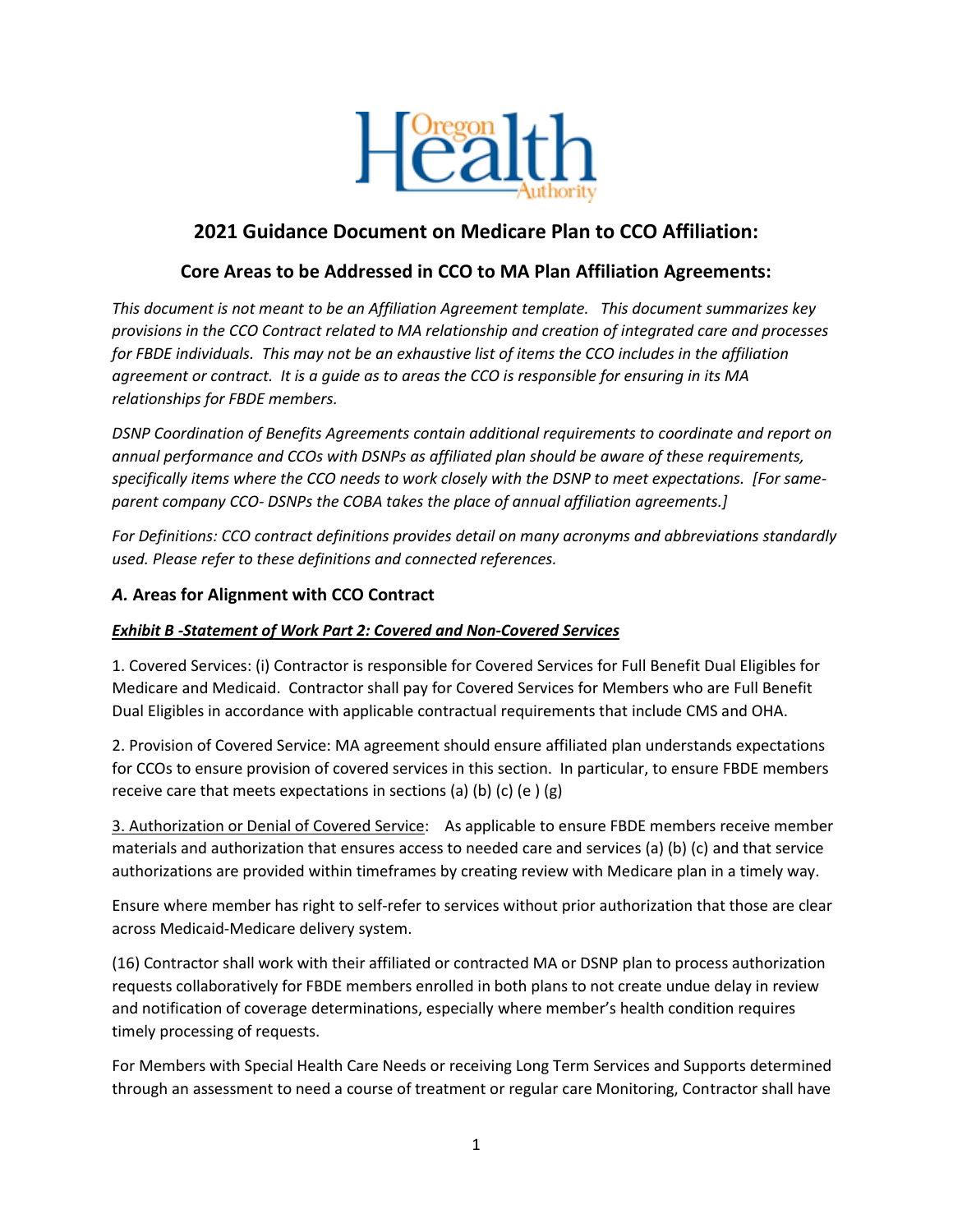a mechanism in place to allow Members to directly access a specialist (for example, through a standing referral or an approved number of visits) as appropriate for the Member's condition and identified needs. Contractor shall ensure the services supporting Members with ongoing or chronic conditions, or who require Long-Term care and Long-Term Services and Supports, are authorized in a manner that reflects the member's ongoing need for such services and supports and do not create a burden to Members needing medications or services to appropriately care for chronic conditions;

4. Covered Services: NEMT –ensure processes for meeting access requirements and verifying Medicare appointments and services for FBDE members use of NEMT to access those services s noted under (d) (1) (2) (3) (4) (5) (6) (7) (8) (9) (10) (11) (12) (13) (14) with CCO NEMT Broker/Contracted provider(s)

Ensure members know NEMT is available to Medicare-primary appointments. (suggested via member handbook and NEMT rider guide as mechanisms that minimally should call out to dual eligibles access is not just to Medicaid providers/services.)

6. Covered Services: Preventive Care, Family Planning, Et al

Ensure clarify on authorization processes and communication to ensure FBDE members can access the full-scope of preventive care, family planning and other OHP services by adopting shared protocols for authorization, and claims processing.

7. Covered Services: Medication Management as noted in a. and a (1)

8. Covered Services Process to access CCO (a) Intensive Care Coordination (b) (c) (d) and other services through CCO outlined in item 9 or 10.

Ensure as noted in a.1(a) ICC: Without requiring a referral, automatically assess all Members of Prioritized Populations for ICC services. Specific to ICC prioritized population as defined in OAR 410-141- 3870 Intensive Care Coordination. [Use data fields in 834 to assist in identifying populations]

Ensure clear referral processes to ICC for MA affiliated care team and that any referral from DHS LTSS/LTSS partners is tracked for response. (g) Respond to requests for Intensive Care Coordination assessment services with an initial response by the next Business Day following the request.

As in (i) and (j) ensure members and members representatives have direct method to contact ICC assigned care coordination.

MA Affiliation agreements should outline process to ensure access to Medicaid services noted in CCO Exhibit B –Statement of Work –Part 2 --Non- Covered Services including carved out behavioral health and long- term services and supports which are benefits FBDE members must be able to access as medically necessary and appropriate. <https://www.oregon.gov/oha/HSD/OHP/Documents/2021-CCO-Contract-Template.pdf>

Ensure care coordination to (9) Non-Covered Health Services with Care Coordination especially carved out behavioral health and LTSS services.

Process to access ILOS where beneficial to member's health 11 (1) The settings or services listed are determined by OHA to be a Medically Appropriate and Cost Effective substitute for a Covered Service consistent with provisions in OAR 410-141-3820.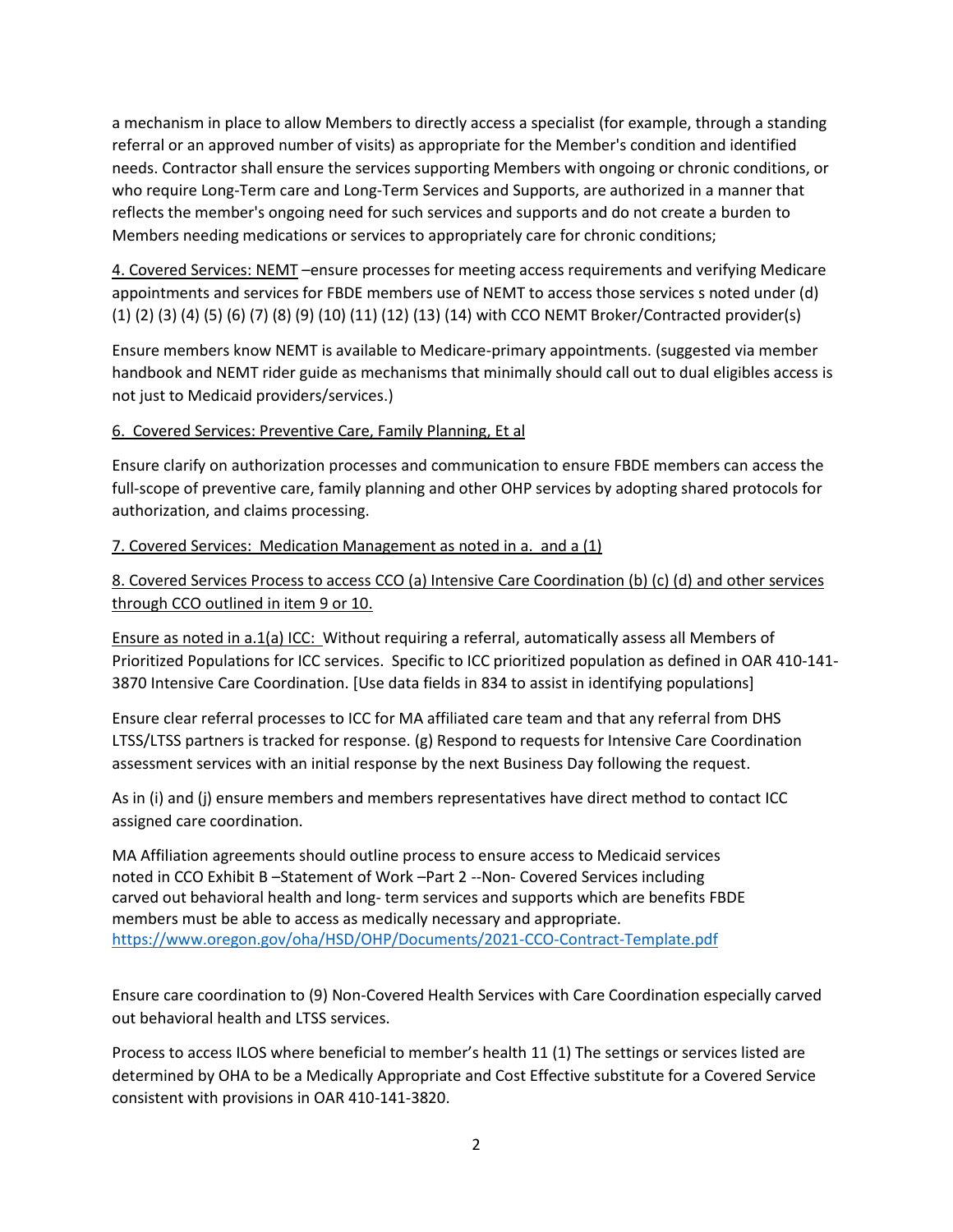#### *Exhibit B – Statement of Work – Part 3: Patient Rights, Responsibilities, Engagement, Choice*

#### 1. Member and Member Representative Engagement in Member Health care and Treatment plans

Agreement should include any expectations and processes to ensure member/member representative involvement in care planning and the process by which to access items in  $(a) - (g)$  specific to CCO to MA relationship

#### 2. Member rights under Medicaid:

Agreement should include clarity on documentation CCO requires of MA plan regarding any items (a) – (t) deemed appropriate in CCO to MA relationship

Furnish required information within 30 days of enrollment notification from OHA and k(1) In instances where Contractor's Members have obtained an MA or Dual Special Needs Plan through one of Contractor's Affiliates, Contractor may choose to send integrated Medicare and Medicaid materials such as a Medicare/Medicaid summary of benefits and Provider directories.

#### 4. Informational Materials for Members and Potential Members

Agreement should outline expectations for development of integrated materials for FBDE members and processes to coordinate communication as noted in (b)

Process by which written notices to members for material changes are made

Requirements to ensure disability and language access to member materials per OHA standards and CMS 1557

4b. Contractor shall, at least once every Contract Year, provide FBDE Members with written communications regarding opportunities to align Contractor's benefits with its Affiliated MA or Dual Special Needs Plans, or both as may be applicable. Contractor shall also communicate regularly with Providers serving FBDE Members about such Member's unique care coordination needs and other health care needs, such as ICC Services.

4c. Contractor shall identify opportunities to streamline communications to the FBDE Members to improve coordination of Medicare and Medicaid benefits. Such streamlined communications may include the use of integrated Member materials where possible (such as Member handbooks, Provider directories, integrated ID card formats) as permitted by CMS under Medicare regulations

Accessibility of member materials clarified in this section.

# 5. Informational Materials for Members and Potential Members: Member Handbook –integrated materials

Integrated materials to be updated (iii) within the time period required by Medicare if the Contractor is providing an Integrated Medicare-Medicaid Member Handbook for the FBDE Enrolled Member is a Fully Dual Eligible Member with their affiliated or contracted MA or DSNP.

# 6. Informational Materials for Members and Potential members: Provider Directory –integrated materials

b. (1) If Contractor and affiliated or contracted MA or DSNP plan provide FBDE members an integrated provider directory, the integrated provider directory must contain all the required information in this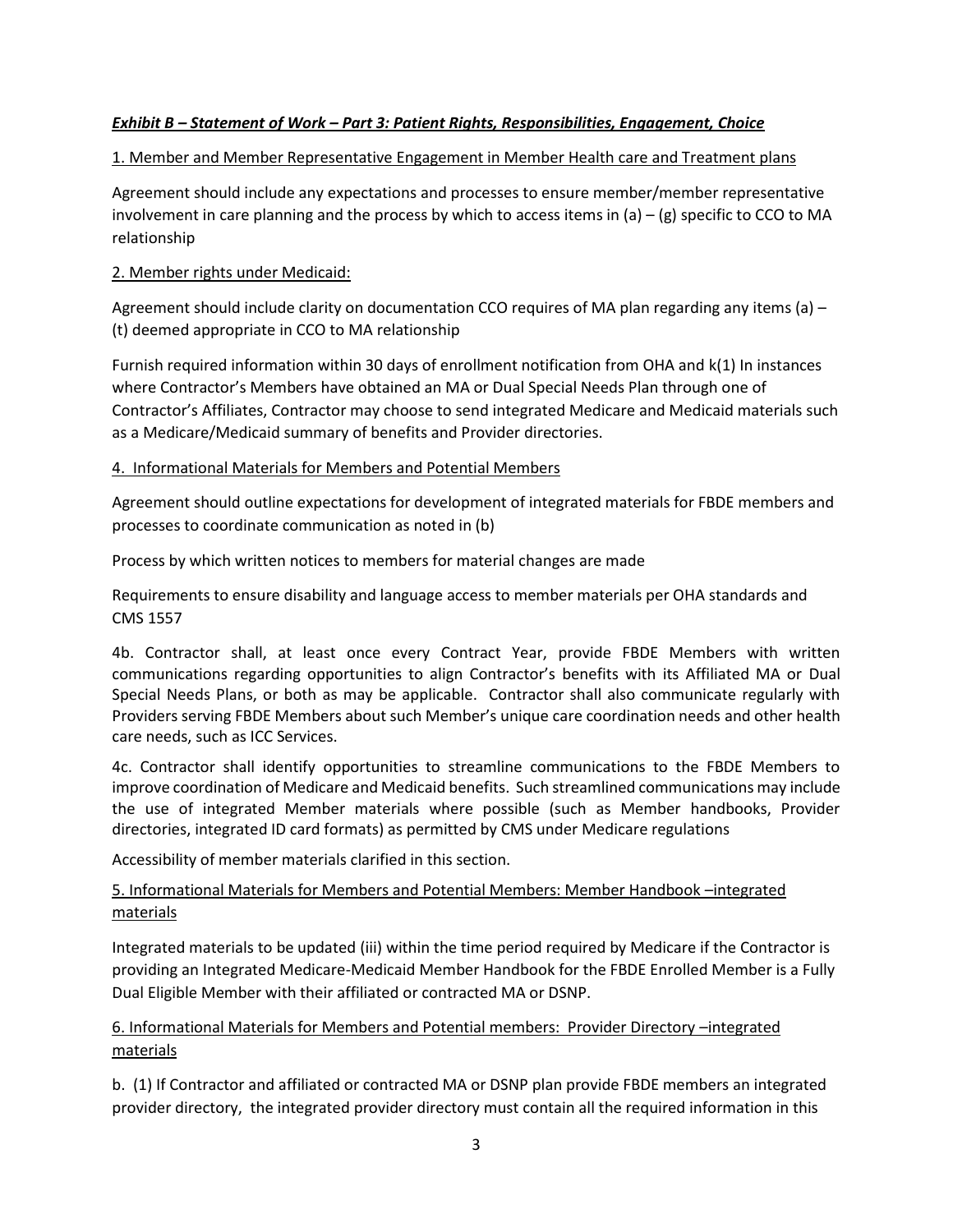contract and adhere to requirements in CMS Medicare Managed Care Manual Chapter 4, Section 110.2 – Provider Directorie[s https://www.cms.gov/Regulations-and-](https://www.cms.gov/Regulations-and-Guidance/Guidance/Manuals/downloads/mc86c04.pdf)[Guidance/Guidance/Manuals/downloads/mc86c04.pdf](https://www.cms.gov/Regulations-and-Guidance/Guidance/Manuals/downloads/mc86c04.pdf)

#### Marketing to Potential Members:

13.a With regard to Full Benefit Dual Eligible Members:

- **(1)** Pursuant to OAR 410-141-3575, Contractor may streamline communications to FBDE Members to improve coordination of benefits including development of integrated Member materials (e.g., handbooks, provider directories, summary of Medicare-Medicaid benefits), subject to OHA and CMS Medicare Advantage review and approval.
- **(2)** Contractor may conduct outreach to, or communicate with, FBDE Members in order to notify them of opportunities to align MCE-provided benefits with Medicare Advantage or Dual Special Needs Plans, as described in OAR 410-141- 3575 and OAR 410-141-3580.

#### *Exhibit B -Statement of Work Part 4: Providers and Delivery System*

Section 1: Integration and Care Coordination

Contractor shall demonstrate participation in activities supporting Continuum of Care that integrates health services by means of, without limitation: et al

b. Contractor shall demonstrate participation in activities supporting the continuum of care that integrates health services by means of, without limitation:

- **(1)** Facilitating enhanced communication and coordination between and among:
	- **(a)** Contractor and Oral Health care Providers, and Behavioral Health Providers;
	- **(b)** Contractor and MA and Dual Special Needs Plans and Medicare Providers for FBDE Members;
	- **(c)** DHS Area Agency on Aging/Aging and People with Disabilities Offices or Office of Developmental Disability Services case managers, and Providers who provide services to Members receiving Long Term Care or Home and Community Based Services and Members with developmental disabilities who receive services through Community developmental disability programs and organizations.

(2) Educating Members about the Coordinated Care approach being used in the Community, including the approach to addressing Behavioral Health care and be provided with any assistance needed regarding how to navigate Contractor's coordinated care system.

(3) Implementing integrated Prevention, Early Intervention, and wellness activities.

(4) Developing and implementing infrastructure and support for sharing information, coordinating care, and Monitoring results;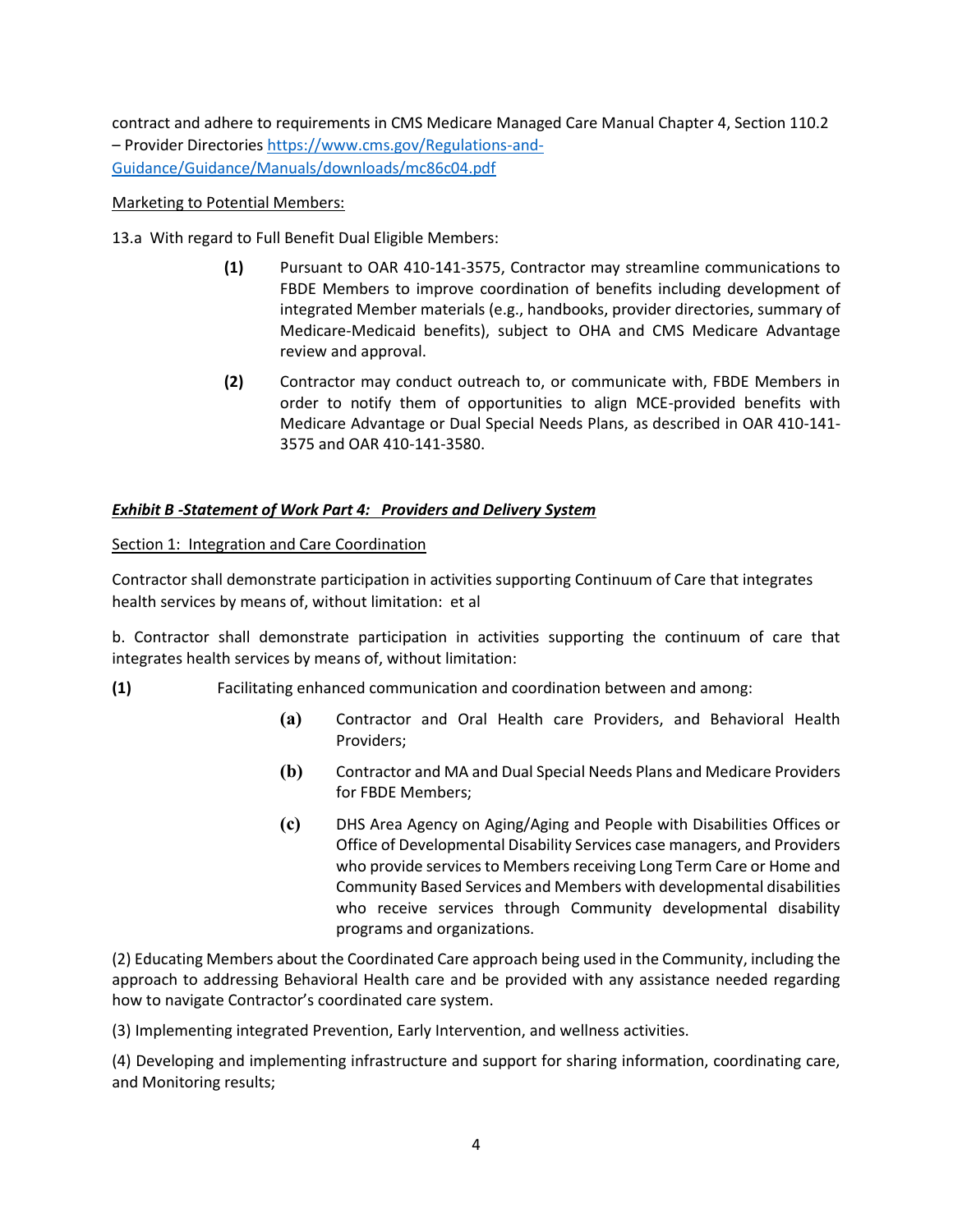- (5) Using screening tools and treatment standards and guidelines that support integration;
- (6) Supporting a shared culture of integration across CCOs and service delivery systems; and

#### c. Coordinate to reduce duplication as required by §438.208 (b) (2) and (5)

#### Section 2: Access to Care

As noted in  $2(a)(b)(c)(d)(e)$  (f)  $(g)$  (h) (i) (j) (k) (l) (m) (n) (p) Coordinate linkages with MA Plan to ensure FBDE members are provided access to OHP services in accordance with contractual standards and

Ensure services and supports provided in cultural and linguistically appropriate Culturally and detail on expectations on requirements for compliance with requirements of Title II of the Americans with Disabilities Act and Title VI of the Civil Rights Act I (h), (i), (j), (k)

2a (5) For Members with Special Health Care Needs or receiving Long Term Services and Supports determined through an assessment to need a course of treatment or regular care Monitoring, Contractor shall have a mechanism in place to allow Members to directly access a specialist (for example, through a standing referral or an approved number of visits) as appropriate for the Member's condition and identified needs. Contractor shall ensure the services supporting Members with ongoing or chronic conditions, or who require Long-Term care and Long-Term Services and Supports, are authorized in a manner that reflects the member's ongoing need for such services and supports and do not create a burden to Members needing medications or services to appropriately care for chronic conditions;

(l) Contractor shall ensure that each Member has an ongoing source of primary care appropriate to the Member's needs and a person or entity formally designated as primarily responsible for coordinating the health care services furnished as described in OAR 410-141-3860 and required by 42 CFR 438.208 (b)(1) and (2).

#### Specific to Integrated Treatment/Care Plans and Transition Plans

Access to Care Item 2(g) Expectations for those with special health care needs or LTSS, including assessment in order to identify any ongoing special conditions that require a course of physical health, Behavioral Health services, or care management, or all or any combination thereof and detail on requirements for ICCPs.

Section 2(6) Contractor shall have policies and mechanisms for producing, in consultation with the appropriate Providers, including Medicare Providers, CCO or MA or DSNP Plan Care Coordinators, and DHS case managers where appropriate, an integrated treatment or care plan, or transition of care plan for Members:

(a) With Special Health Care Needs,

(b) Receiving Long Term Services and Supports, including those Members currently receiving either Medicaid–funded Long Term Care or Long Term Services and Supports from DHS,

(c) Who are transitioning from Hospital or Skilled Nursing Facility care,

(d) Who are transitioning from institutional or in-patient Behavioral Health care,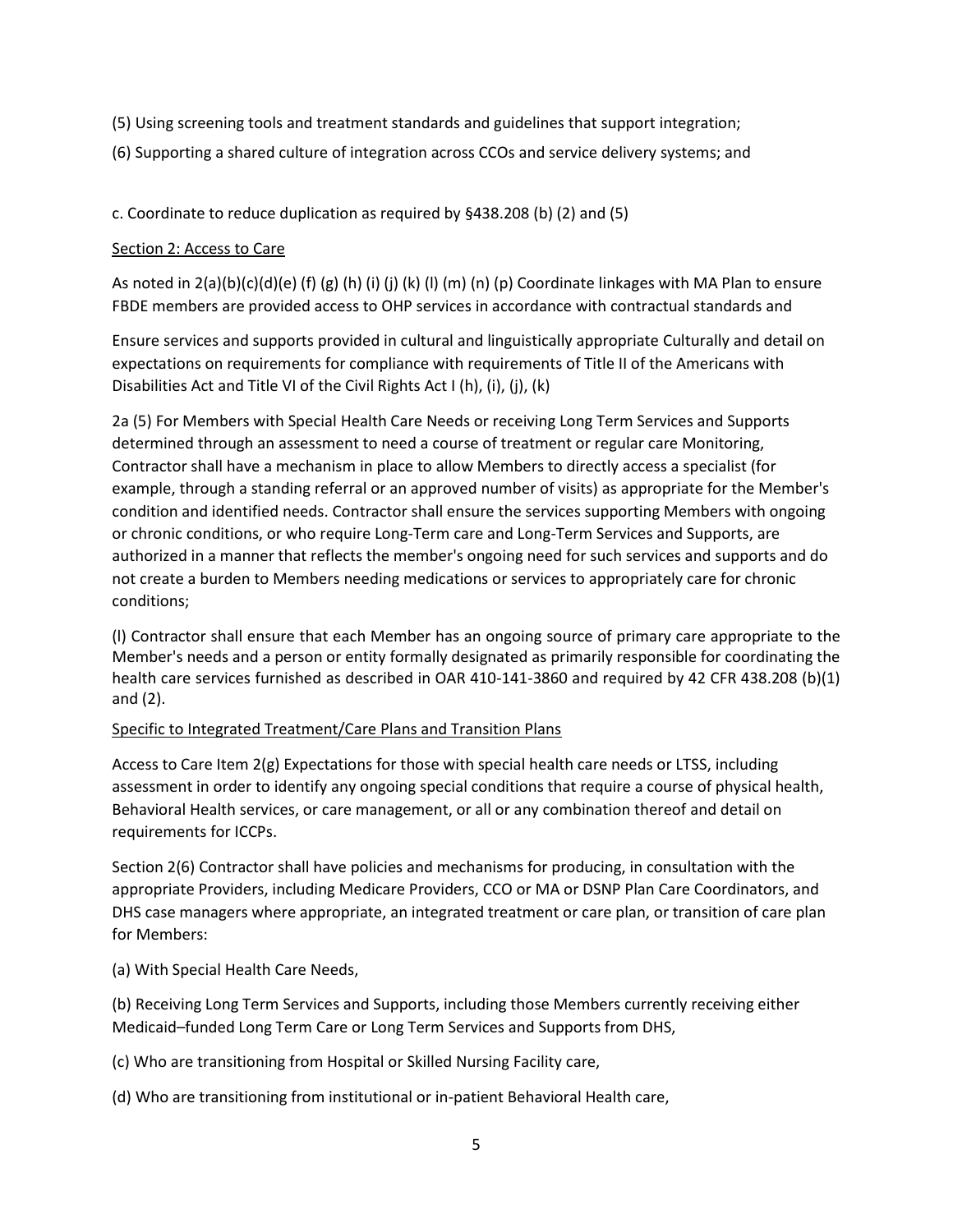(e) Who are receiving Home and Community Based Services for Behavioral Health conditions, and

(f) FBDE Members enrolled in Contractor's Affiliated MA or DSN Plans in order to meet CMS goals for reducing duplication of assessment and care planning activities for improved coordination and Member outcomes.

#### Specific Coordination with Affiliated MA plans

Section 2. p. To effectively integrate and coordinate health care and care management for FBDE Members, Contractor shall demonstrate its ability to integrate and provide Medicare and Medicaid benefits to FBDE Members through direct affiliation or contract with one or more MA Plans that serve FBDE Members throughout the entirety of Contractor's Service Area. This shall include, at a minimum, policies and procedures that promote and employ:

(1) An integrated approach to ensuring FBDE Members have a PCPCH or PCP,

(2) Integrated care plan development,

(3) Coordination of care transitions to reduce readmissions,

(4) Collaboration to ensure and Monitor Member access to preventive screenings and tests and Behavioral Health services, [DSNPs have required reporting to OHA around behavioral health that requires collaborative data collection with CCO].

(5) Coordination of care management services for those requiring ICC services;

(6) Coordination of NEMT services to Medicare and Medicaid Covered Services;

(7) Work to coordinate HIT to enhance use of HIE, EHR and event notifications as provided for in Ex. J of this Contract; [DSNPs have required reporting that requires collaborative data collection with CCO]

(8) Integrated communications and Member materials as permitted under Medicare; and [DSNPs required to use Integrated Denial Notice for FBDE members]

(9) Use of CMS MA and DSNP Medicare Plan enrollment mechanisms for newly eligible Medicare members. {for non-DSNP or DSNP without CMS approved Default Enrollment process, this would refer to CMS Simplified Enrollment Mechanisms }

# Section 3: Delivery System and Provider Capacity –Provider Network and Enrollment a (1) (2) (3) (4) (5) (6) (7) b.

#### Section 5 and 6: Credentialing and PCPCH

Ensure credentialing and provider process complies with requirements to screen for CMS exclusion; access to provider credentialing documentation if required; process to enroll for Medicaid crossover billing including notifying of non-enrolled Medicare providers on how to enroll to receive cross-over payment for QMBs

Discuss opportunities to promote PCPCH model across Medicare and Medicaid affiliated plans. Patient-Centered Primary Care Home: (a) (b) (c) (d) (f)(1)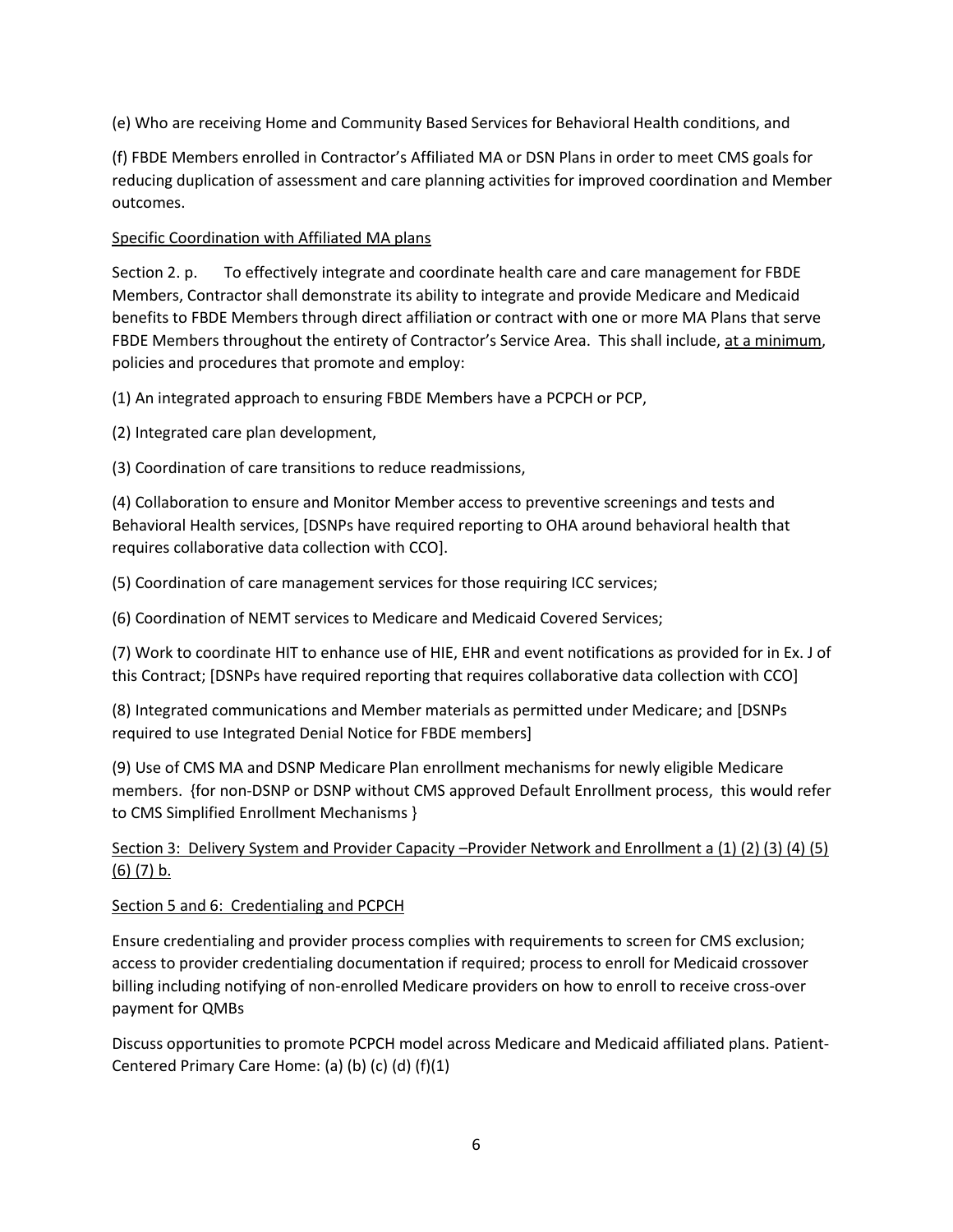As per contract section, Coordinate MA services for FBDE members with Behavioral health service providers; addictions/treatment and residential; Oregon State hospital and other institutions

# Section 7. Care Coordination: Processes to ensure OHP FBDE members receive integrated care as set forth in (a) (b) (c) (d) (h); where applicable inclusion across plans in (e) (f)

(b) Contractor shall work with Providers, and for FBDE Members, work with Affiliated MA and Dual Special Needs Plans or Medicare Providers, to develop the partnerships necessary to allow for access to, and coordination with, social and support services, including culturally specific Community-based organizations, Community-Based Behavioral Health services, DHS Medicaid-Funded Long Term Services and Supports providers and case managers, including Home and Community Based Services under the State's 1915(i) or 1915(k) State Plan Amendments or the 1915(c) HCBS Waiver, DHS Office of Developmental Disability Services, Community-based developmental disability Providers and organizations, and mental health crisis management services;

(g) Contractor shall use Evidence-Based and innovative strategies within Contractor's delivery system to ensure coordinated and integrated person-centered care for all Members, including those with severe and persistent mental illness, Special Health Care Needs, or other chronic conditions, who receive home and Community-Based services under Section 1915(i), the States Plan Amendment, or any Long Term Services and Supports through DHS as follows:

(1) Assignment of responsibility and accountability: Contractor shall document that each Member has a PCP or primary care team that is responsible for coordination of care and transitions;

(2) Individual care plans: Contractor shall use individualized care plans to address the supportive and therapeutic and cultural and linguistic health of each Member, particularly those with ICC health needs. Contractor shall ensure that individual care plans developed for Members reflect Member, Family, or caregiver preferences and goals to ensure engagement and satisfaction; and

(3) Communication: Contractor shall encourage and work with their Providers to develop the tools and skills necessary to communicate in a Culturally and Linguistically Appropriate fashion and to integrate the use of HIE and event notification.

### 8. Care Integration:

Agreement should include processes to ensure OHP FBDE members receive integrated care as set forth in (a)(1) (2) (3) (4) and (b)

### 9. Delivery System Dependencies and 10. Evidence-Based Clinical Practice Guidelines

Agreement should include processes to ensure members have access to ICC services as noted in (a) Intensive Care Coordination for Prioritized Populations and Members with Special Health Care Needs and promote communication and coordination as noted in sections (b) (c) (d) with other provider types/settings.

(3) Contractor shall implement procedures to share with Participating Providers, in order to avoid the duplication of services and activities, the results of its identification and Assessment of any Member identified as (i) having Special Health Care Needs, including older adults, (ii) being blind, deaf, hard of hearing, or have other disabilities, (iii) having complex medical health needs, high health care needs,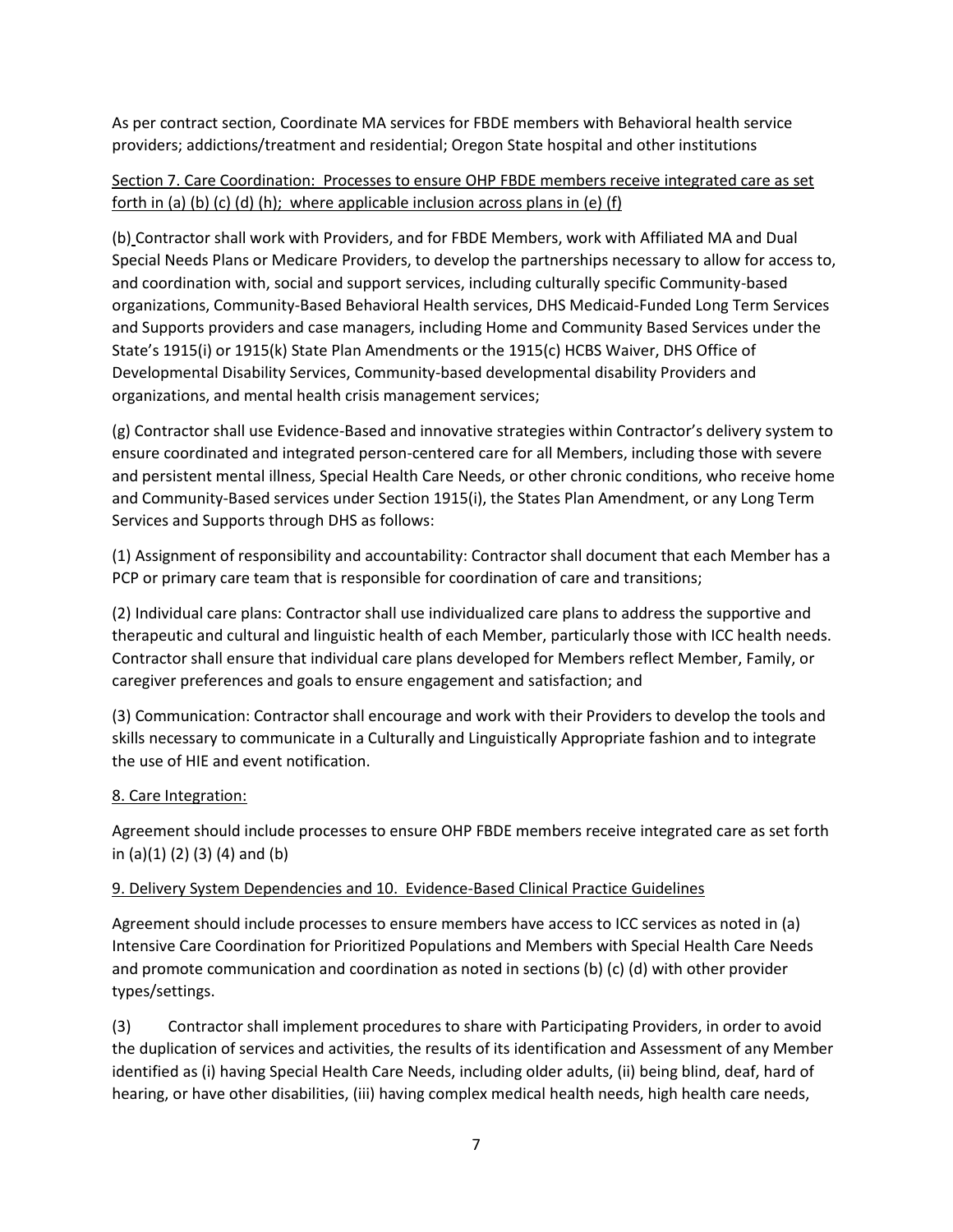multiple chronic conditions, Behavioral Health issues, including SUD, or (iii) receiving Medicaid-Funded Long Term Services and Supports including Long-Term Care or Home and Community Based Services consistent with 42 CFR § 438.208.

(4) Contractor shall create procedures and share information (e.g. via HIE or regularly scheduled interdisciplinary or multidisciplinary care conferences) for the purposes permitted under ORS 414.607 and subject to the information security and confidentiality requirements set forth therein as well as any other confidentiality and information security requirements of this Contract and other Applicable Laws.

(5) Contractor shall establish a system supported by written policies and procedures, for identifying, assessing and producing a Treatment Plan for each Member identified as having a special healthcare need or receiving LTSS, including a standing Referral process for direct access to specialists. Contractor shall ensure that each Treatment Plan: as outlined in a-d subitems.

Address needs for shared evidence-based clinical guidelines across plans.

11. Subcontractor Requirements: Extent to which CCO will require MA plan to submit documentation of Subcontractors compliance with Medicaid provisions and documentation of federal compliance

This would Inclusion of requirements for MA plan to where applicable under b. require Subcontractors to submit valid claims for services as in (d) and (e),(f), (g) express statements about compliance with Medicaid/CMS rules, audits, specify involvement in grievances and appeals process (11)

New: (4) Contractor shall evaluate and document all prospective Subcontractors' readiness and ability to perform the scope of Work set forth in the applicable Subcontract prior to the effective date of the Subcontract. …If Contractor has a contract with a prospective Subcontractor that involves performance of services on behalf of Contractor for a Medicare Advantage plan operated by Contractor or its parent company or subsidiary, Contractor may satisfy the requirements of this Subpara. (4) by submission of the results of its Subcontractor readiness review evaluation required by Medicare, but only for Work identical to that to be Subcontracted under this Contract and only if the Medicare readiness review has been completed no more than six (6) months prior to the effective date of the prospective Subcontract.

### 13. Adjustments in Service Area or Enrollment:

Specific provisions in (b) items (1) (2) (3) (4)

(4) Where FBDE members in a closing MA or DSNP plan have been enrolled in another MA or DSNP plan prior to plan closure, CCO shall ensure that transition of care data is provided to that plan to assist with member transition in accordance with OAR 410-141-3061 or ensure the state receives the data for the dual eligible members.

#### *Exhibit B -Statement of Work Part 8: Accountability and Transparency of Operations:*

### 1. Record Keeping Requirements, 2. Privacy, Security and Retention of Records, 3. Access to Records

Alignment where MA plan record keeping impacts CCO accountability and reporting for FBDE members

#### 4. Payment procedures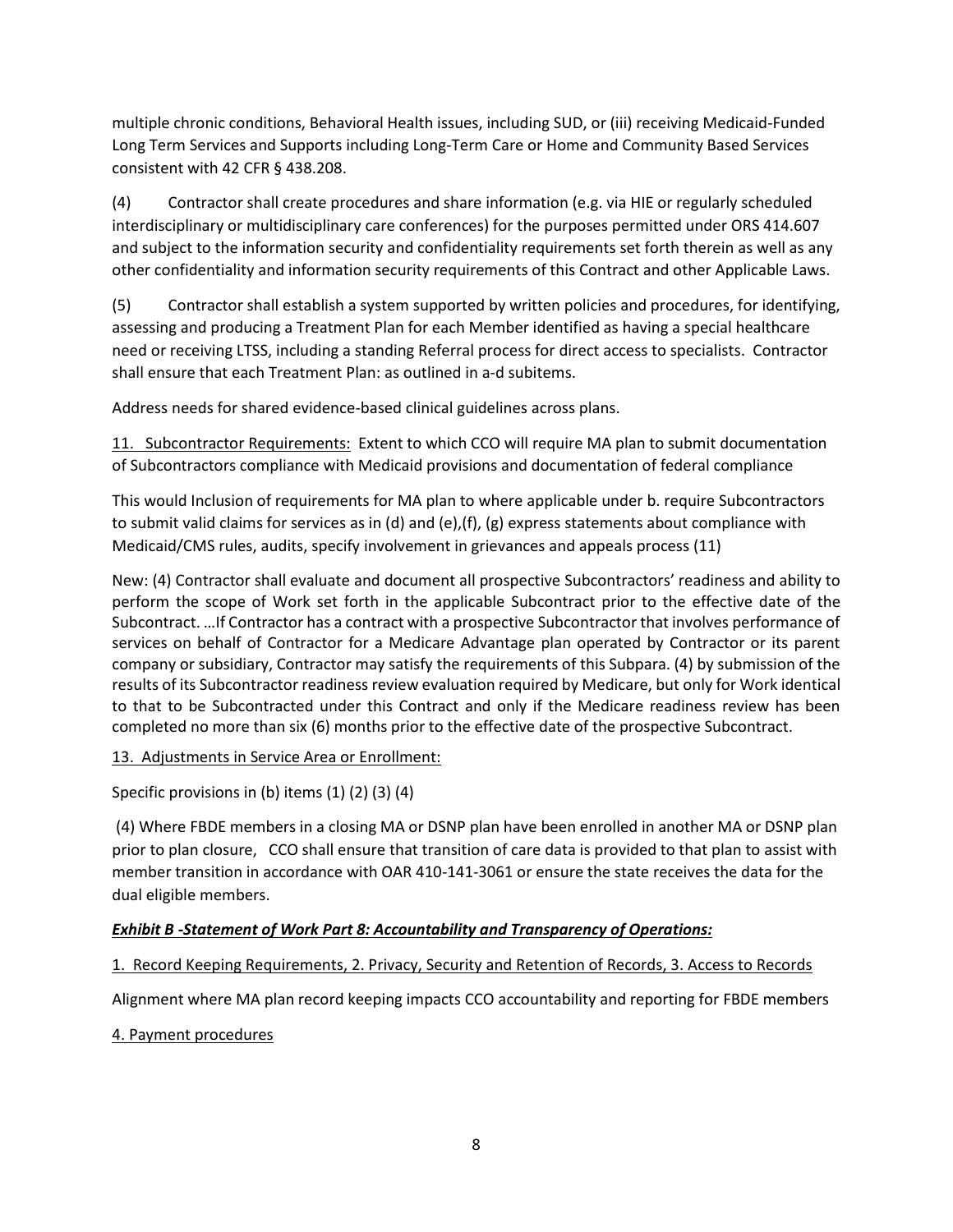Underline processes to coordinate payment processes as noted in this section CCO contract for FBDE members to not create undue delay in review and notification of coverage determinations or access to OHP services, especially where member's health condition requires timely processing of requests

Ensure procedures to address (e), (f) and (g)

Establish processes for (i)

#### 6. Medicare Payers and Providers

#### **Address processes by which CCO and MA affiliates will work to address issues as noted in this entire section**, **especially on how plans will work to process claims, handle Medicare crossovers, etc.**

Including how plan will work with their affiliated or contracted MA or DSNP plan to process authorization requests collaboratively for FBDE members enrolled in both plans to not create undue delay in review and notification of coverage determinations, especially where member's health condition requires timely processing of requests.

Contractor shall, in accordance with 42 CFR § 438.3(t):

- **(1)** Have and maintain a Coordination of Benefits Agreement (COBA) with CMS;
- **(2)** Follow CMS protocols as outlined in CMS guidance materials at: [https://www.cms.gov/Medicare/Coordination-of-Benefits-and-Recovery/COBA-](https://www.cms.gov/Medicare/Coordination-of-Benefits-and-Recovery/COBA-Trading-Partners/Coordination-of-Benefits-Agreements/Coordination-of-Benefits-Agreement-page)[Trading-Partners/Coordination-of-Benefits-Agreements/Coordination-of-](https://www.cms.gov/Medicare/Coordination-of-Benefits-and-Recovery/COBA-Trading-Partners/Coordination-of-Benefits-Agreements/Coordination-of-Benefits-Agreement-page)[Benefits-Agreement-page;](https://www.cms.gov/Medicare/Coordination-of-Benefits-and-Recovery/COBA-Trading-Partners/Coordination-of-Benefits-Agreements/Coordination-of-Benefits-Agreement-page) and
- **(3)** Coordinate with the CMS national crossover contractor, Benefits Coordination & Recovery Center (BCRC), in order to participate in the automated crossover claims process for FBDE Members in Medicare, including where applicable Medicare Part D Plans and Medigap Plans.
- **(4)** Follow posted file formats and connectivity protocols in CMS guidance materials.
- **(5)** Ensure its Providers are notified of billing processes for crossover claims processing consistent with Para. a above of this Sec. 6, Ex. B, Part 8.

Contractor shall have an automated crossover claims process in place for its Affiliated MA and Dual Special Needs Plans. Contractor shall submit to OHA, via Administrative Notice, by February 15, 2022, an Attestation stating that the automated crossover claims process is fully implemented and in effect. Contractor shall submit such Attestation by February 15<sup>th</sup> of any subsequent Contract Year immediately following a change in Contractor's Affiliated MA and Dual Special Needs Plans.

**In accordance with OAR 410-141-3565, when Contractor's Medicare-eligible Members receive Medicare Part A and Part B Covered Services from a Medicare Provider, Contractor shall pay, after adjudication with the applicable Medicare or Medicare Advantage Plan, the Medicare deductibles, coinsurance, and Co-Payments, in accordance with the State's methodology up to Medicare's or Contractor's allowable amounts, applicable to the Part A and Part B Covered Services received. Providers must be enrolled with Oregon Medicaid in order to receive such cost sharing payments. Accordingly, Contractor is obligated to pay such amounts only if the Medicare Provider is enrolled with Oregon Medicaid, and in such event, Contractor is obligated to pay such dual enrolled Provider regardless of whether such**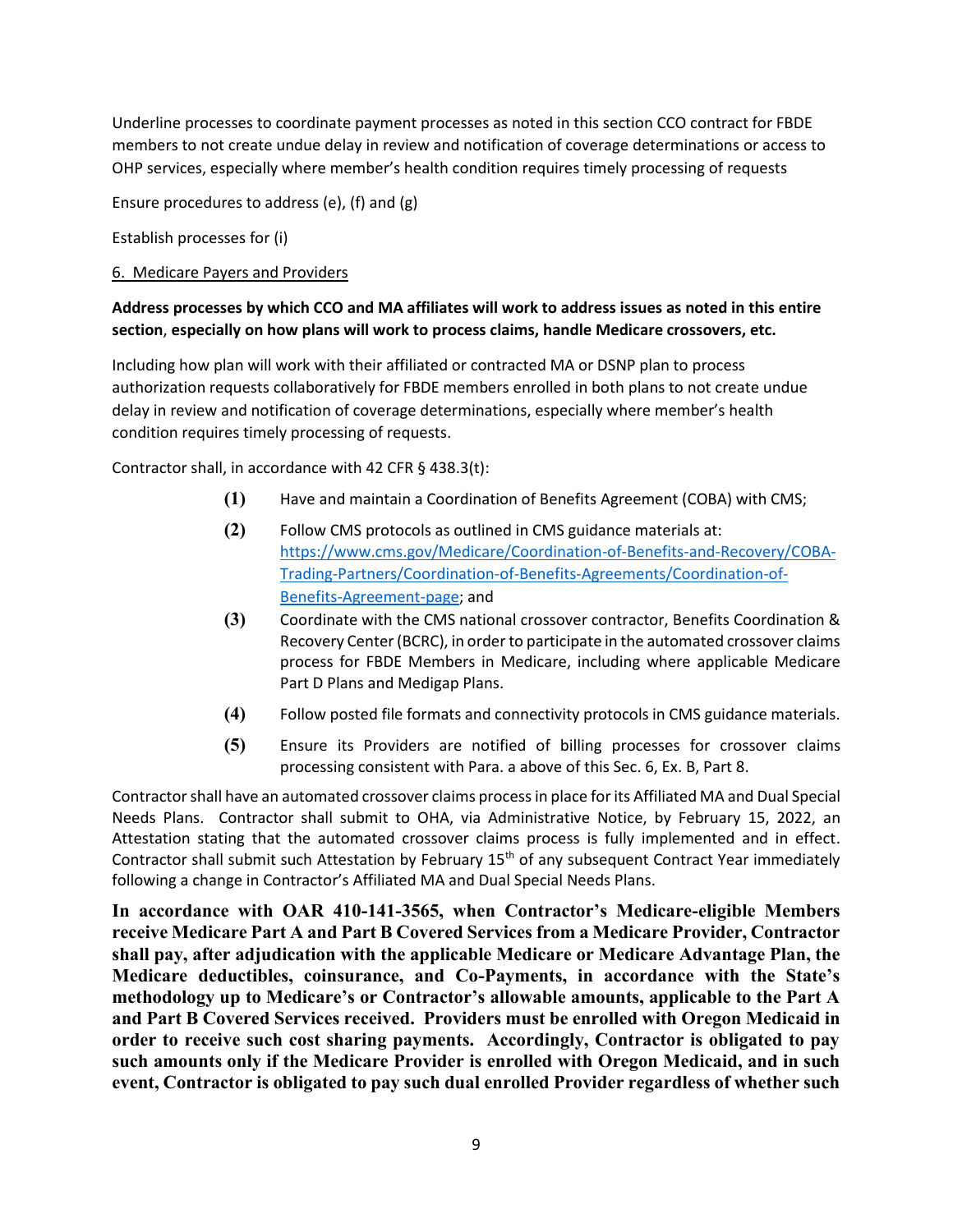# **Provider is one of Contractor's Participating or Non-Partici6. Medicare Payers and Providers**

- **a.** Contractor shall be an Affiliate of, or contract with, one or more entities that provide services as a Medicare Advantage plan serving FBDE Members throughout the entirety of Contractor's Service Area. Contractor shall demonstrate on a yearly basis that its Provider Network is adequate to provide both the Medicare and the Medicaid Covered Services to its FBDE Members. Contractor's Affiliated Medicare Advantage Plan or Affiliated Dual Special Needs Plan(s) shall meet the network adequacy standards for such Plans as determined by CMS and set forth in the applicable rules and by utilizing the Section 1876 Cost Plan Network Adequacy Guidance handbook located at the following URL: [https://www.cms.gov/medicare/medicare](https://www.cms.gov/medicare/medicare-advantage/medicareadvantageapps/index.html)[advantage/medicareadvantageapps/index.html.](https://www.cms.gov/medicare/medicare-advantage/medicareadvantageapps/index.html)
	- **(1)** In the event CMS audits Contractor's Affiliated MA Plan or its Affiliated Dual Special Needs Plan (or both of them), Contractor shall provide the results of any such audit to OHA, via Administrative Notice, within ninety (90) days of receipt.
	- **(2)** In the event Contractor's Affiliated MA Plan or its Affiliated Dual Special Needs Plan (or both of them) fails to meet network adequacy standards as determined by CMS, Contractor shall:
		- **(a)** Provide Members with access to specialty care service Providers in accordance with 42 CFR § 422.112(a)(3), at the Member's in-network cost sharing level for the applicable specialty in Contractor's Service Area; and
		- **(b)** In accordance with 42 CFR § 422.112(a)(2), Make other arrangements to ensure access to medically necessary specialty care if Referrals from PCPs are required but Contractor's Provider Network is not adequate to enable its FBDEs to select a PCP.
- **b.** Pursuant to OAR 410-141-3865, Contractor shall coordinate, if Medically Appropriate, with Medicare payers and Providers for the care and benefits of Members who are eligible for both Medicaid and Medicare.
- **c.** Contractor shall, in accordance with 42 CFR § 438.3(t):
	- **(6)** Have and maintain a Coordination of Benefits Agreement (COBA) with CMS;
	- **(7)** Follow CMS protocols as outlined in CMS guidance materials at: [https://www.cms.gov/Medicare/Coordination-of-Benefits-and-Recovery/COBA-](https://www.cms.gov/Medicare/Coordination-of-Benefits-and-Recovery/COBA-Trading-Partners/Coordination-of-Benefits-Agreements/Coordination-of-Benefits-Agreement-page)[Trading-Partners/Coordination-of-Benefits-Agreements/Coordination-of-](https://www.cms.gov/Medicare/Coordination-of-Benefits-and-Recovery/COBA-Trading-Partners/Coordination-of-Benefits-Agreements/Coordination-of-Benefits-Agreement-page)[Benefits-Agreement-page;](https://www.cms.gov/Medicare/Coordination-of-Benefits-and-Recovery/COBA-Trading-Partners/Coordination-of-Benefits-Agreements/Coordination-of-Benefits-Agreement-page) and
	- **(8)** Coordinate with the CMS national crossover contractor, Benefits Coordination & Recovery Center (BCRC), in order to participate in the automated crossover claims process for FBDE Members in Medicare, including where applicable Medicare Part D Plans and Medigap Plans.
	- **(9)** Follow posted file formats and connectivity protocols in CMS guidance materials.
	- **(10)** Ensure its Providers are notified of billing processes for crossover claims processing consistent with Para. a above of this Sec. 6, Ex. B, Part 8.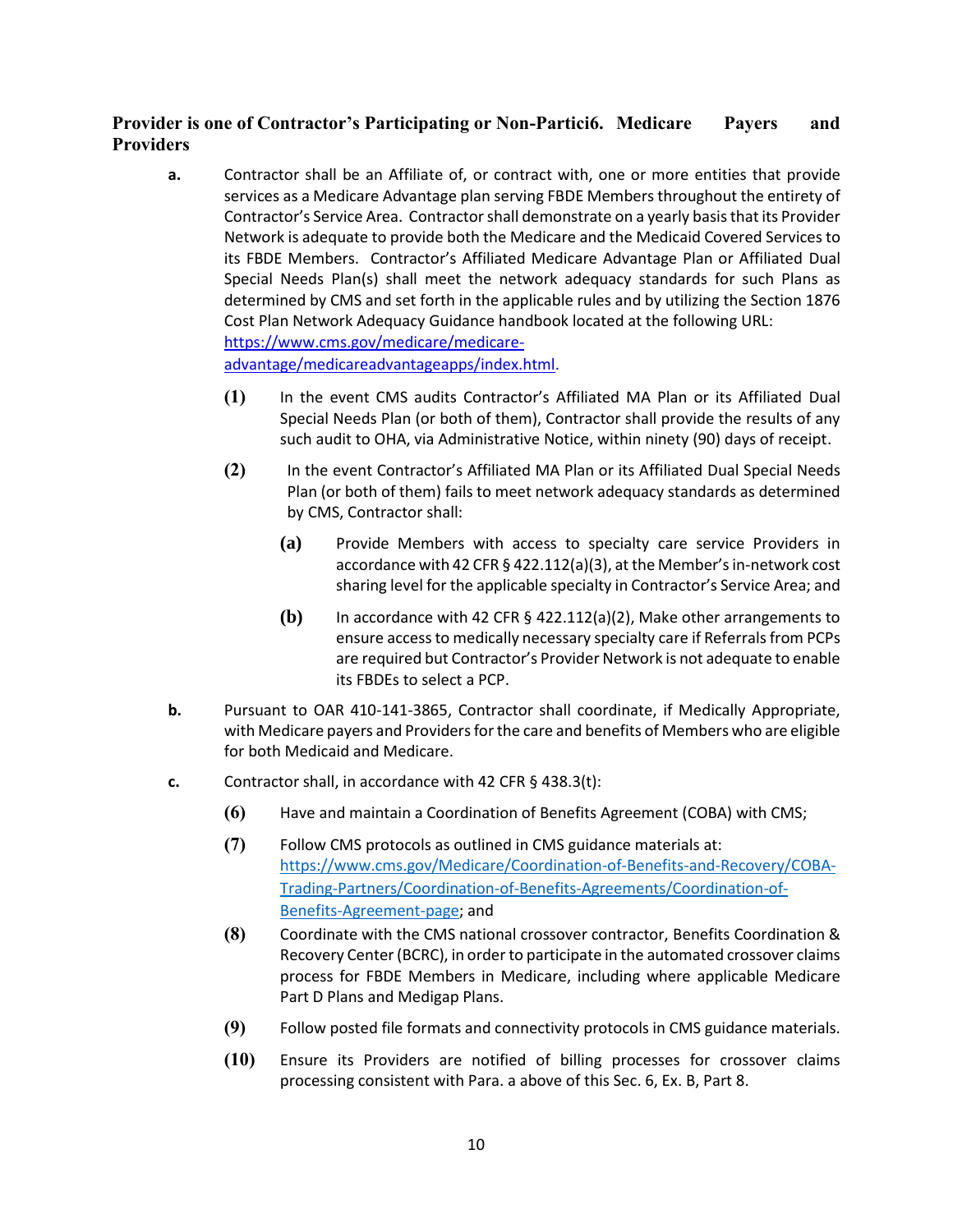- **d.** Contractor shall have an automated crossover claims process in place for its Affiliated MA and Dual Special Needs Plans. Contractor shall submit to OHA, via Administrative Notice, by February 15, 2022, an Attestation stating that the automated crossover claims process is fully implemented and in effect. Contractor shall submit such Attestation by February 15<sup>th</sup> of any subsequent Contract Year immediately following a change in Contractor's Affiliated MA and Dual Special Needs Plans.
- **e.** In accordance with OAR 410-141-3565, when Contractor's Medicare-eligible Members receive Medicare Part A and Part B Covered Services from a Medicare Provider, Contractor shall pay, after adjudication with the applicable Medicare or Medicare Advantage Plan, the Medicare deductibles, coinsurance, and Co-Payments, in accordance with the State's methodology up to Medicare's or Contractor's allowable amounts, applicable to the Part A and Part B Covered Services received. Providers must be enrolled with Oregon Medicaid in order to receive such cost sharing payments. Accordingly, Contractor is obligated to pay such amounts only if the Medicare Provider is enrolled with Oregon Medicaid, and in such event, Contractor is obligated to pay such dual enrolled Provider regardless of whether such Provider is one of Contractor's Participating or Non-Participating Providers. Contractor should provide non-enrolled Providers with information about enrolling with Oregon Medicaid in order to receive the cost sharing payments. Contractor shall require Fee for Service Medicare Providers who provide services to FBDE Members to comply with OAR 410-120-1280(8)(i).
- **f.** In the event Contractor's Medicare-eligible Members are provided with urgent care or emergency services by a Medicare Provider, Contractor shall pay for all such services not covered by Medicare even if (i) the provider is a Medicare provider not enrolled with Medicaid once the provider enrolls with Oregon Medicaid, or (ii) the provider is a Medicare provider enrolled with Oregon Medicaid but is not one of Contractor's Participating Providers.
- **g.** Contractor is not responsible for Medicare deductibles, coinsurance and Co-Payments for Skilled Nursing Facility benefit days twenty-one (21) through one hundred (100).
- **h.** If Contractor is an Affiliate of, or contracts with, an entity that provides services as a Medicare Advantage plan serving FBDE Members, Contractor may not impose costsharing requirements on FBDE Members and Qualified Medicare Beneficiaries that would exceed the amounts permitted by OHP if the Member is not enrolled in Contractor's Medicare Advantage plan.
- **i.** Contractor shall provide an annual Report to OHA that identifies its affiliation or contracts with Medicare Advantage Plan entities in Contractor's Service Area(s). Contractor shall provide its Report to OHA, via Administrative Notice, by no later than November 15 of each Contract Year using the Affiliated Medicare Advantage Plan Report template located on the CCO Contract Forms Website. Contractor shall promptly update its Affiliated Medicare Advantage Report prior to November 15 any time there has been a material change in Contractor's operations that would affect adequate capacity and services, and upon OHA's request. Contractor shall also provide all updated affiliation agreements or contracts annually as required as part of the MA affiliation report due November 15 of each Contract Year.

### 7. Eligibility Verification for FBDE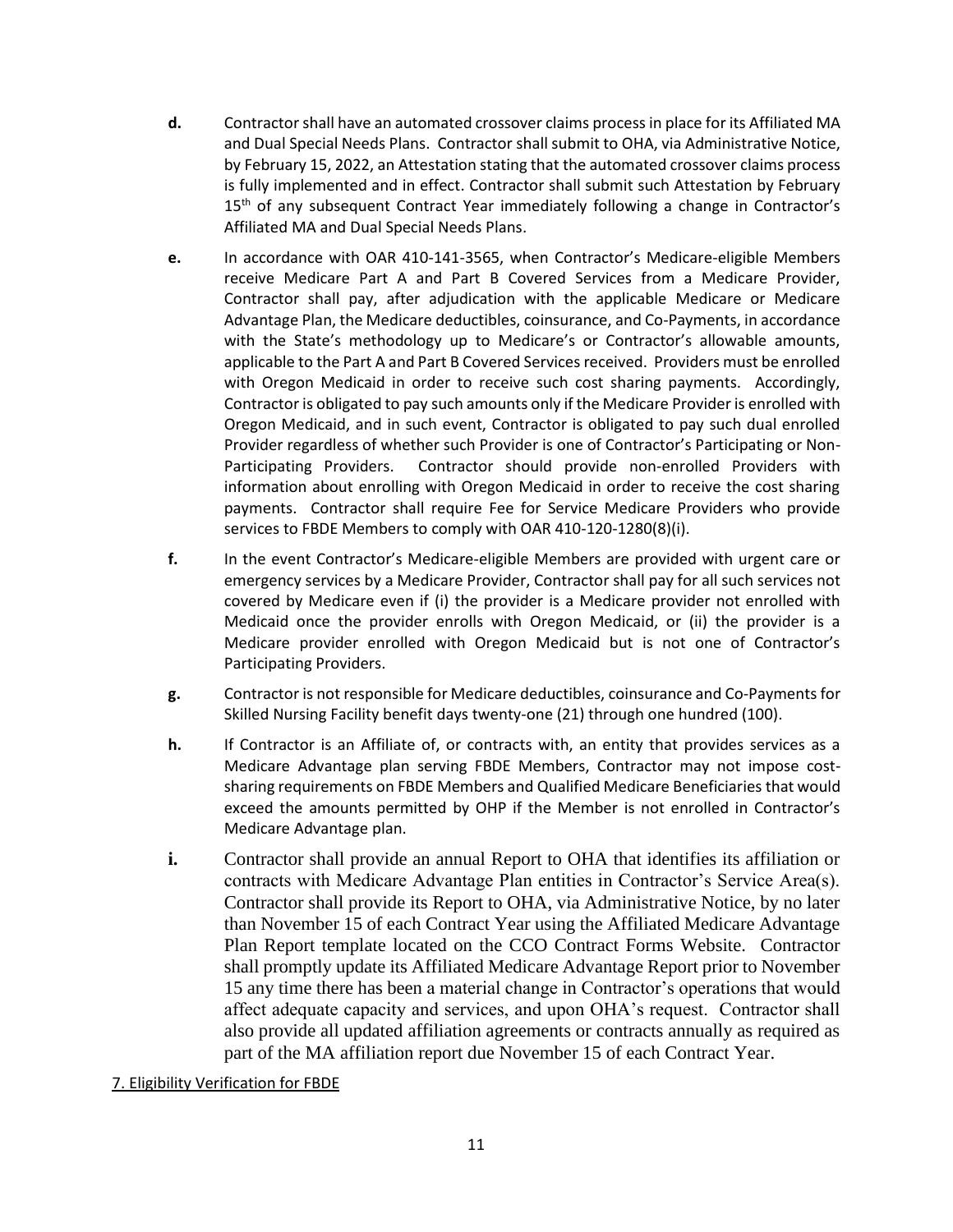Agreement should address process to verify FBDE status. Address specifically process by which as in (a) EDI 834-member information for FBDE members in affiliated/contracted MA plan are to receive member information such as any enrollment in LTSS, language or disability services needed, etc. and (b) Contractor will require use of OHA system to verify eligibility or receive timely eligibility through CCO

- **a.** If Contractor is Affiliated with or contracted with a Medicare Advantage plan for FBDEs for Medicare and Medicaid, Contractor shall use 834 Electronic Data Interchange transaction set and 270/271 Health Care Eligibility Benefit Inquiry and Response transaction sets, and share Member information in the EDI 834 Benefit Enrollment and Maintenance files with its Affiliated MA or Dual Special Needs Plans (or both of them as applicable).
- **b.** Contractor shall require its Providers to verify current Member eligibility using the Automated Voice Response system, 270/271 Health Care Eligibility Benefit Inquiry and Response transactions, or the MMIS Web Portal.

Other: Insurances: As deemed appropriate by CCO/MA plans to meet CMS and OHA requirements [also in Exhibit F CCO contract]

# *Exhibit B -Statement of Work Part 9: Program Integrity*

### 10. Program Integrity: Fraud, Waste and Abuse Plans, Policies and Procedures

Address as deemed appropriate which should include communication about where to report a case of fraud, waste or abuse in Oregon Medicaid.

Agreement should cover extent to which MA plan is required to share any material audit findings around Fraud, Waste and Abuse with CCO.

### Exhibit B –Statement of Work Part 10: Transformation, Quality and Performance Metrics

Affiliation agreement should outline any expected involvement in transformation and quality strategy requirements (see specific requirements for DSNPs in sample DSNP COBA Agreement) to address FBDE member health improvement projects or Performance Measurement reporting)

All affiliated plans encouraged to build annual TQS quality improvement projects that incorporate both Medicaid and Medicare tracking and outcome activities and metrics. Plans are encouraged to open dialogue to discuss well before TQS plans are due annually. DSNPs required to have a collaborative TQS for FBDE members. Details on requirements in TQS guidance materials.

https://www.oregon.gov/oha/HPA/dsi-tc/Pages/Transformation-Quality-Strategy-Tech-Assist.aspx

\*\*\*\*DSNP Plans can share expectations for reporting to OHA under their contracts that require cooperative data collection with CCOs around Behavioral Health, Event Notifications, TQS projects; and other items in the 2020 DSNP OHA Coordination of Benefits Agreement. (COBA) \*\*\*\*

# *Address Exhibit E: Required Federal Terms and Conditions*

### *Address Exhibit I: Processes for Grievances, Appeal:*